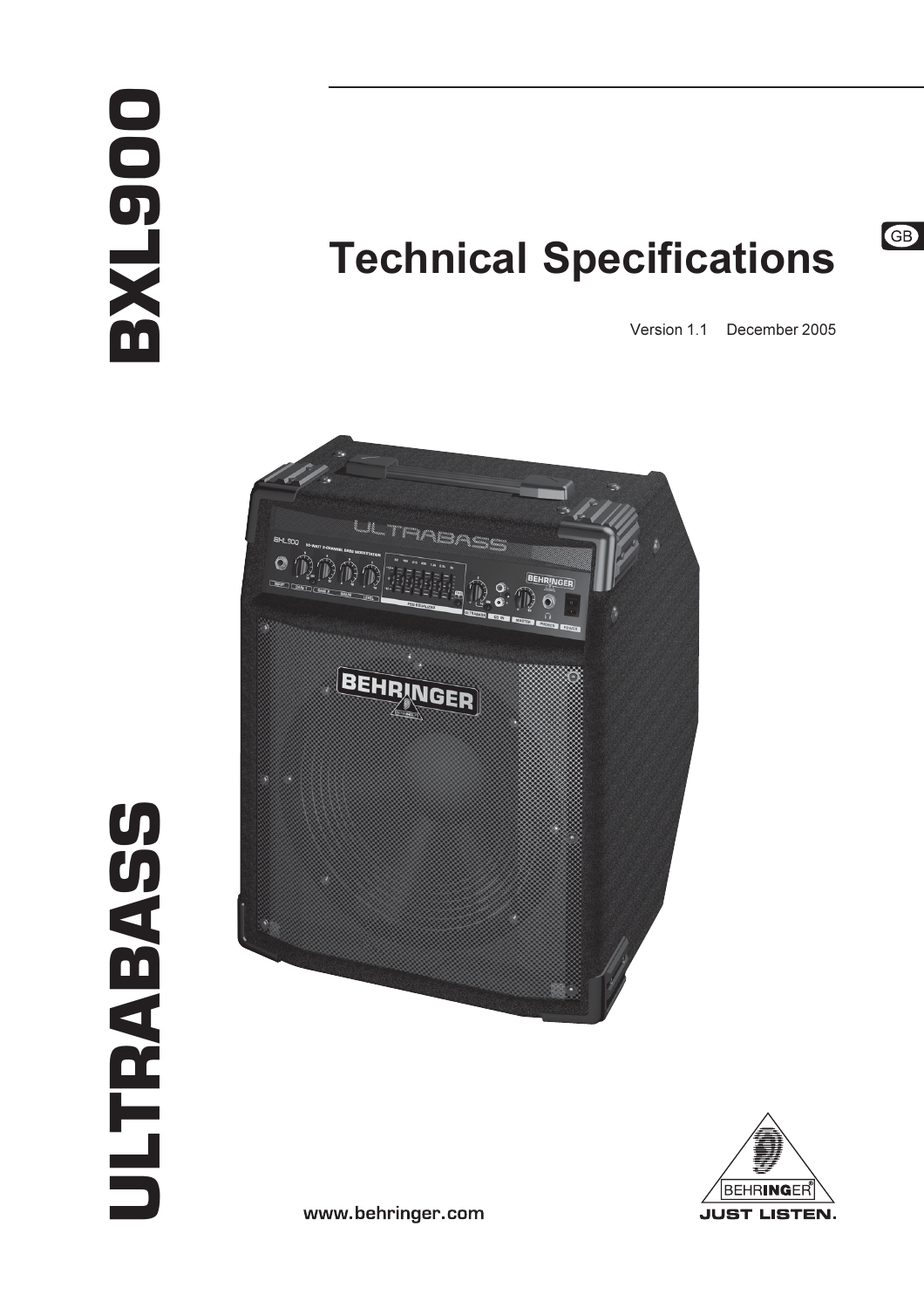## **ULTRABASS BXL900**

# **ULTRABASS**

90-Watt 2-Channel Bass Workstation with Original BUGERA™ 12" Speaker, FBQ Spectrum Analyzer and **Ultrabass Processor** 

- Powerful 90-Watt 2-channel Bass Workstation in wedge-shaped cabinet
- $\blacktriangle$ Original BUGERA™ 12" special high-impact cone speaker
- Clean channel with dedicated Gain control  $\blacktriangle$
- Distortion channel with dedicated Gain, Shape and Level controls  $\blacktriangle$
- ▲ Ultra-musical, active 7-band graphic EQ with FBQ Spectrum Analyzer
- ▲ Revolutionary "See what you play" FBQ frequency indicator for instant sound shaping
- Switchable Ultrabass subharmonics processor for unbelievable low-end power
- ▲ Musical opto-limiter for ultimate volume without distortion
- Separate headphone output—perfect for quiet practicing ▲
- CD input allows you to play along to your favorite music  $\blacktriangle$
- $\blacktriangle$  High-quality components and exceptionally rugged construction ensure long life
- ▲ Conceived and designed by BEHRINGER Germany